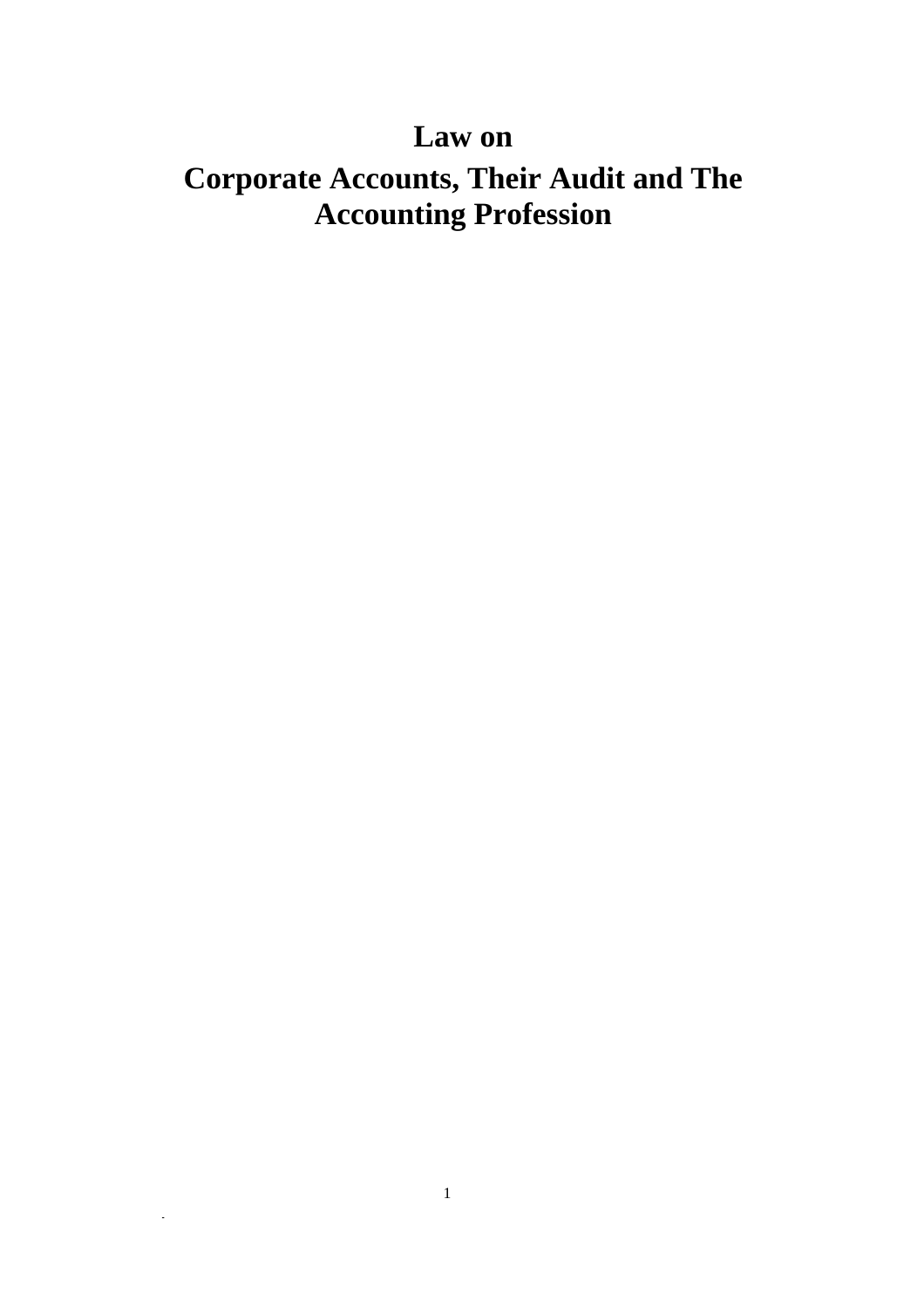#### **NS/RKM/0702/011 Unofficial translation**

#### **Royal Kram**

*We,* 

# *Preah Bat Samdech Norodom Sihanouk, King of the Kingdom of Cambodia*

- Seen the Constitution of the Kingdom of Cambodia
- Seen the Royal Kram No. NS/RKT/1198/72 dated 30 November 1998 regarding the appointment of the Royal Government of Cambodia
- Seen the Royal Kram No. 02/NS/94 dated 20 July 1994 promulgating the Law on the Establishment and Organization of the Council of Ministers
- Seen the Royal Kram No. 01/NS/93 dated 28 December 1993 promulgating the Law on the Financial System
- Seen the Royal Kram No. NS/RKM/0196/18 dated 24 January 1996 promulgating the Law on the Establishment of the Ministry of Economy and Finance
- Pursuant to the proposals of Samdech the Prime Minister and the Senior Minister and Minister of Economy and Finance

#### **HEREBY PROMULGATE**

The Law on Corporate Accounts, Their Audit and The Accounting Profession, which is adopted by the National Assembly on the  $24<sup>th</sup>$  May 2002 at its  $8<sup>th</sup>$  plenary session of the second legislature and entirely approved by the Senate on its form and legal concepts on the  $21<sup>st</sup>$  June 2002 at its 7<sup>th</sup> plenary session of the first legislature, and which has its full substance as follows: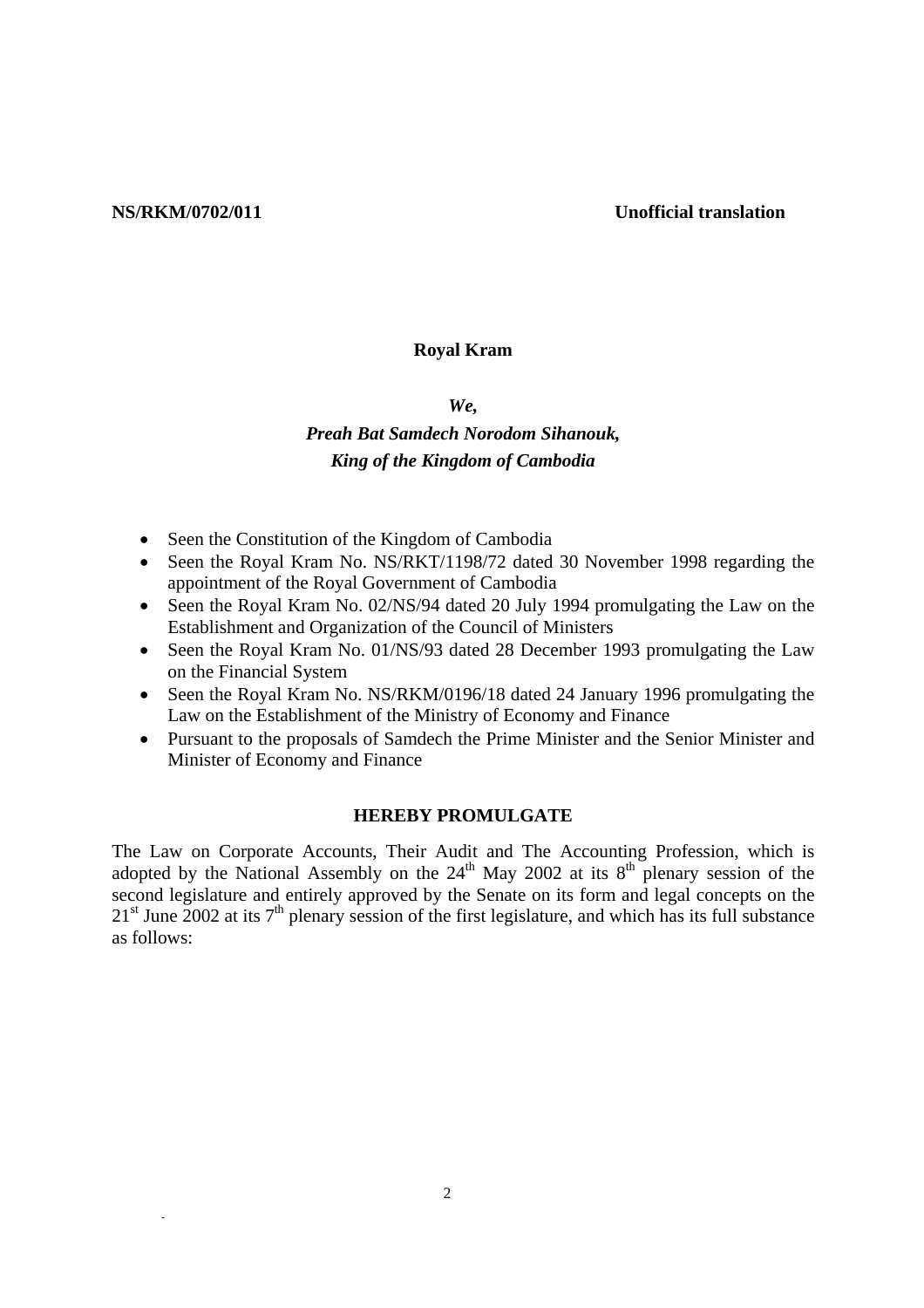# **LAW ON**

# **CORPORATE ACCOUNTS, THEIR AUDIT AND THE ACCOUNTING PROFESSION**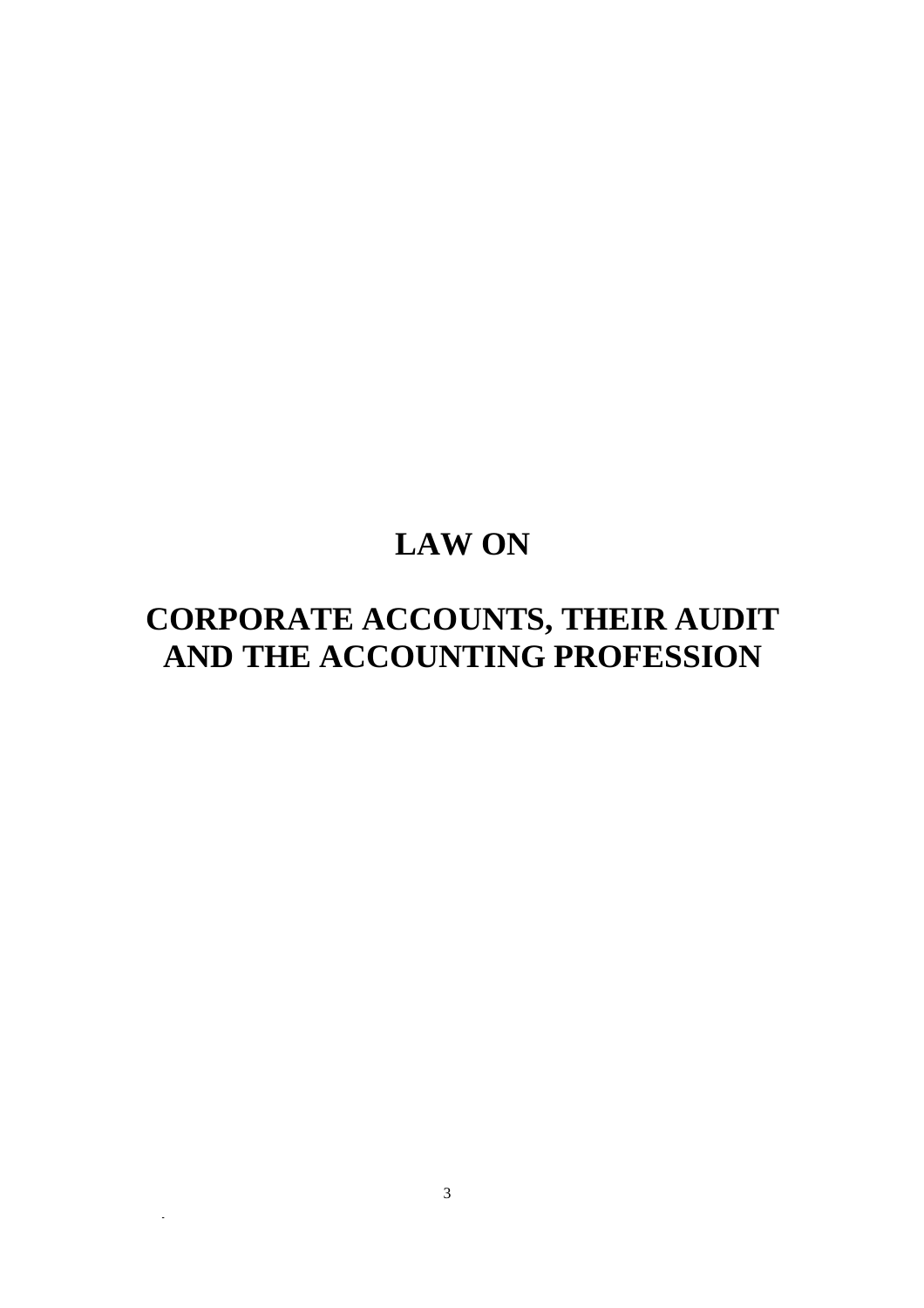#### **Chapter 1: General Provisions**

**Article 1:** This law shall determine the organization, management, and function of accounting system based on international accounting standards for enterprises either natural persons or legal entities having independent profession in the Kingdom of Cambodia.

**Article 2:** In this Law, unless the context or subject matters otherwise requires:

**"Accounting"** means a system of identifying, recording, assembling, measuring, classifying, and presentation of financial information concerning the activities of an entity.

**"Audit"** means the systematic review or examination of the assertions or actions of a business entity to evaluate whether that entity is complied with the standards. Audit services include financial statement audits, performance audits, compilation, reviews, and agreed upon procedures. Only a registered auditor complying with this Law may perform these services and sign such reports as an auditor.

**"Financial Reporting"** means the reports containing information on the financial position, the results of activities, and the cash flows of an accounting entity during a specific period.

**"International Accounting Standards"** means the standards promulgated by the International Accounting Standards Board.

Article 3: In compliance with current laws, all enterprises, whether natural or legal entities, are required to keep books and accounts and have them audited in accordance with the terms and conditions provided for under this Law.

**Article 4:** Enterprises shall prepare financial statements on a yearly basis that are in compliance with both the conceptual framework and Cambodian Accounting Standards, the principles of which are set out by PRAKAS proclaimed by the Minister of the Ministry of Economy and Finance and in line with the International Accounting Standards.

Article 5: Enterprises shall keep their accounts in accounting books as defined by PRAKAS announced by the Minister of Economy and Finance, and in line with the International Accounting Standards. All accounting transactions shall be supported by documentary evidence.

### **Chapter 2: National Accounting Council**

**Article 6:** A National Accounting Council shall be established under the auspices of the Ministry of Economy and Finance.

**Article 7:** The National Accounting Council is thereby mandated to:

- be a consultative body;
- review and give its opinion on all draft laws and regulations which consist of provisions pertaining to the preparation of accounting work for all enterprises or economic activities;
- develop the conceptual framework and the Accounting Standards referred to in article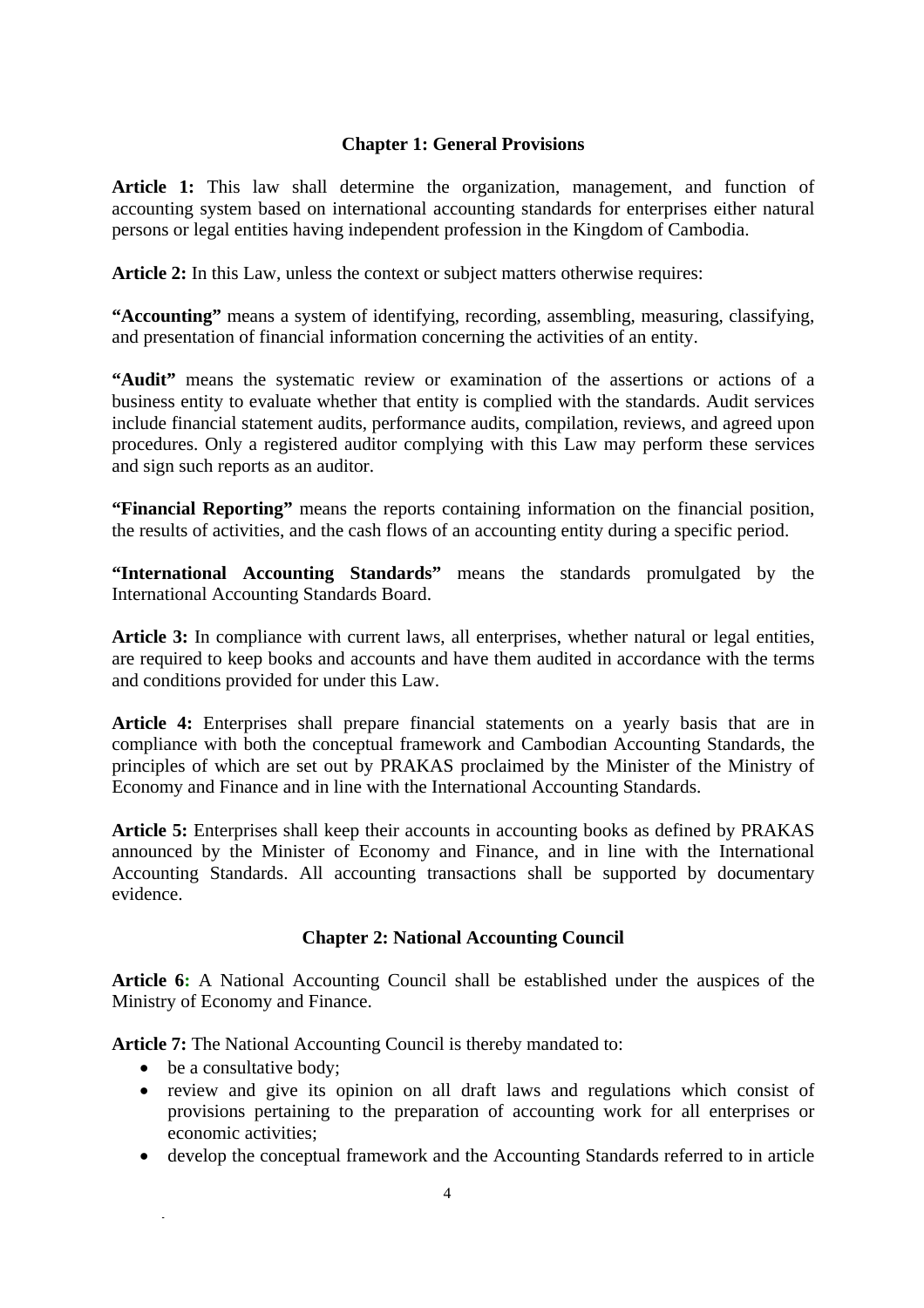4;

- propose measures for the improvement of accounting techniques;
- be a representative of the Kingdom of Cambodia at international organisations' forum and meetings and in debating on accounting.

The composition and functioning of the National Accounting Council shall be set out by *Anuk Kret.* 

### **Chapter 3: Financial Statements**

**Article 8:** The financial statements shall include the balance sheet, the income statement, the cash flow statement and explanatory notes. They shall be considered as an integral part of the financial statements.

**Article 9:** The accounting records referred to in Article 12 shall be prepared in the Khmer language and expressed in Riels. Enterprises carrying out business with foreign countries or which are subsidiaries of foreign companies may be authorised to prepare accounting records in English and/or in a currency other than Riels along with the accounting records in the Khmer language and Khmer Riels in compliance with the conditions set out by the Ministry of Economy and Finance. However, the financial statements referred to in article 4 shall be prepared in the Khmer language and in Riels.

**Article 10:** The duration of the accounting period shall be twelve months. The accounting period shall begin on the first day of January and end on the  $31<sup>st</sup>$  day of December of the same year. As for the newly established enterprises, the annual financial reporting for the first fiscal year could start from the date of its formation and end on the date of the 31<sup>st</sup> day of December of the next year. Another date for fiscal year may otherwise be set for the activities of a specific company.

**Article 11:** The financial statements shall be prepared within three months following the closure of the financial year. In the event of an enterprise not being in a position to comply with this deadline, it shall request authorisation from the Minister of Economy and Finance to close the accounts and to prepare them on another dates.

**Article 12:** The financial statements and the corresponding ledgers and documentary evidence shall be kept for at least ten years. Such ledgers include a general journal, accounting ledger and inventory book.

**Article 13:** The financial statements and the accounting ledgers provided for in article 12 may not be legally recognized unless they are in compliance with the provisions of this Law.

### **Chapter 4: Institute of Certified Public Accountants and Auditors**

**Article 14:** An Institute of Khmer Certified Public Accountants and Auditors shall be formed among accountancy professionals. The Institute shall operate under the auspices of the Ministry of Economy and Finance.

The organization and functioning of the Institute, and the formulation of professional regulations for Certified Public Accountants and Auditors, which are enrolled respectively on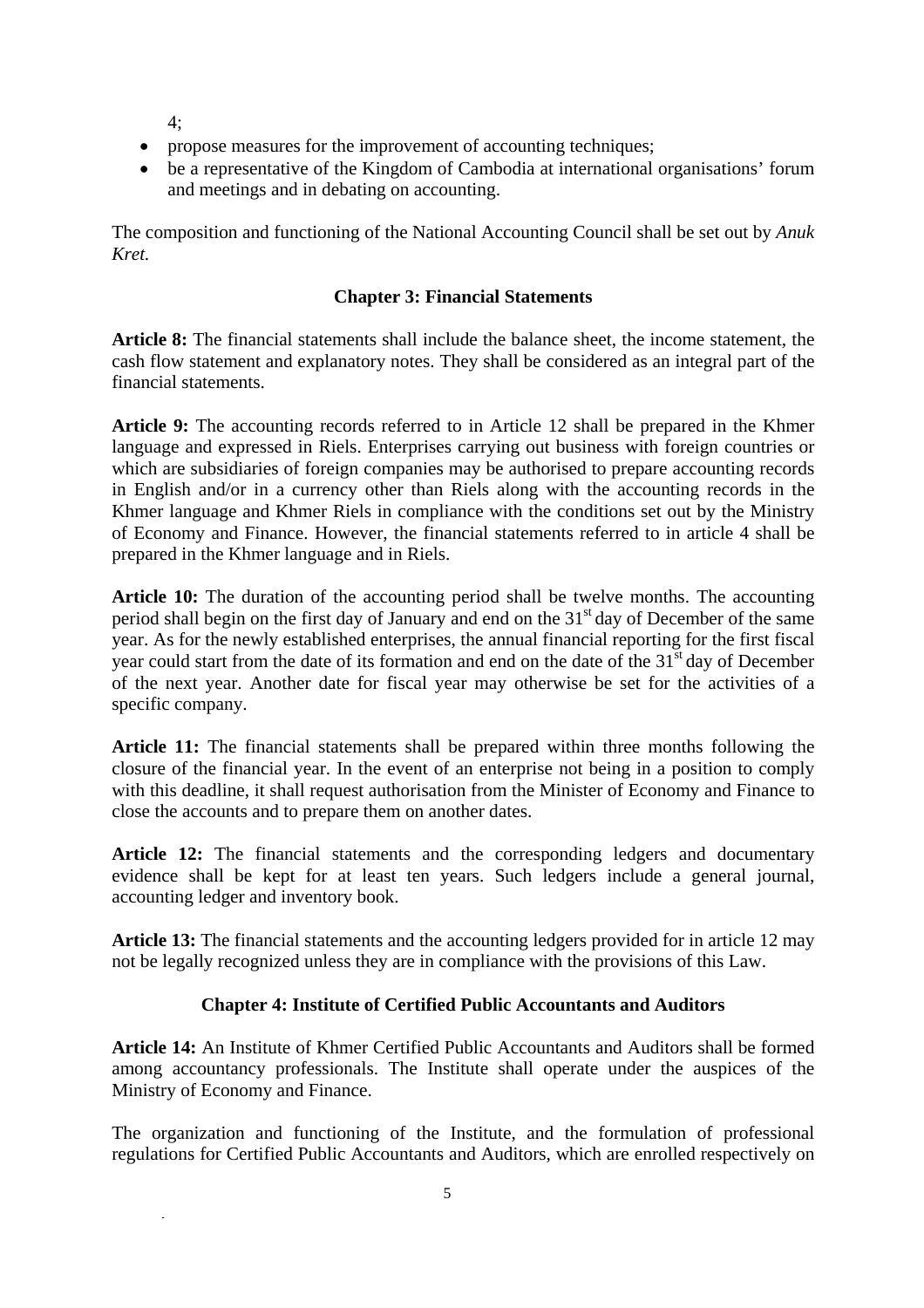two separate lists; shall be set out by *Anu Kret.* 

**Article 15:** The Institute shall be specifically formed with a view to:

- provide a national professional body to represent its members, to participate in promoting and defending the statute and interests of the profession;
- participate as a working member of the National Accounting Council;
- prepare the regulations and duties of the profession and ensuring their application;
- organise accounting professional training for Khmer citizens who wish to enter the profession of Certified Public Accountant or Auditor.

# **Chapter 5: Corporate Audit**

**Article 16:** All enterprises, whether natural or legal entities, shall submit their accounts to be audited by an independent auditor in the event that their turnover, and/or balance sheet total, and/or number of employees are above the limits set by PRAKAS of the Ministry of Economy and Finance. The audit shall be carried out by a natural person or legal entity enrolled on the list of registered auditors referred to in article 14 of this Law.

# **Chapter 6: Accounting Profession**

**Article 17:** The practice of professional accountant shall be carried out by a natural person or legal entity enrolled on the list of Khmer professional accountants as referred to in article 14 of this Law. The practice of professional accountants is in conflict of interest with those in the civil service and political function in legislative, executive and the judiciary bodies.

## **Chapter 7: Sanctions**

**Article 18:** All natural persons and directors of legally incorporated entities contravening to the provisions in articles 3, 4, and 5 shall be subjected to a fine between five and ten million Riels, and/or may serve a prison term from one year to two years.

All natural persons and directors of legally incorporated entities who fail to prepare or file proper financial statements in compliance with the provisions stipulated in this Law, shall be subjected to a fine of between five and ten million Riels and/or may serve a prison term from three to six months.

In addition to the above penalties, natural persons or director(s) of legal entity shall be subject to the revocation of licence(s), the details of which shall be set out by *Anu Kret.* 

**Article 19:** The professional accountants and auditors who fail to comply with the provisions of this Law shall be subjected to a fine of between ten to twenty million Riels.

Without considering the provision of revocation of licence(s), the fines shall be increased to twofold and/or subjected to a prison term of between one year to three years, in the event of repeating offenses.

### **Chapter 8: Final Provisions**

**Article 20:** Any provisions contrary to the Law are deemed null and void.